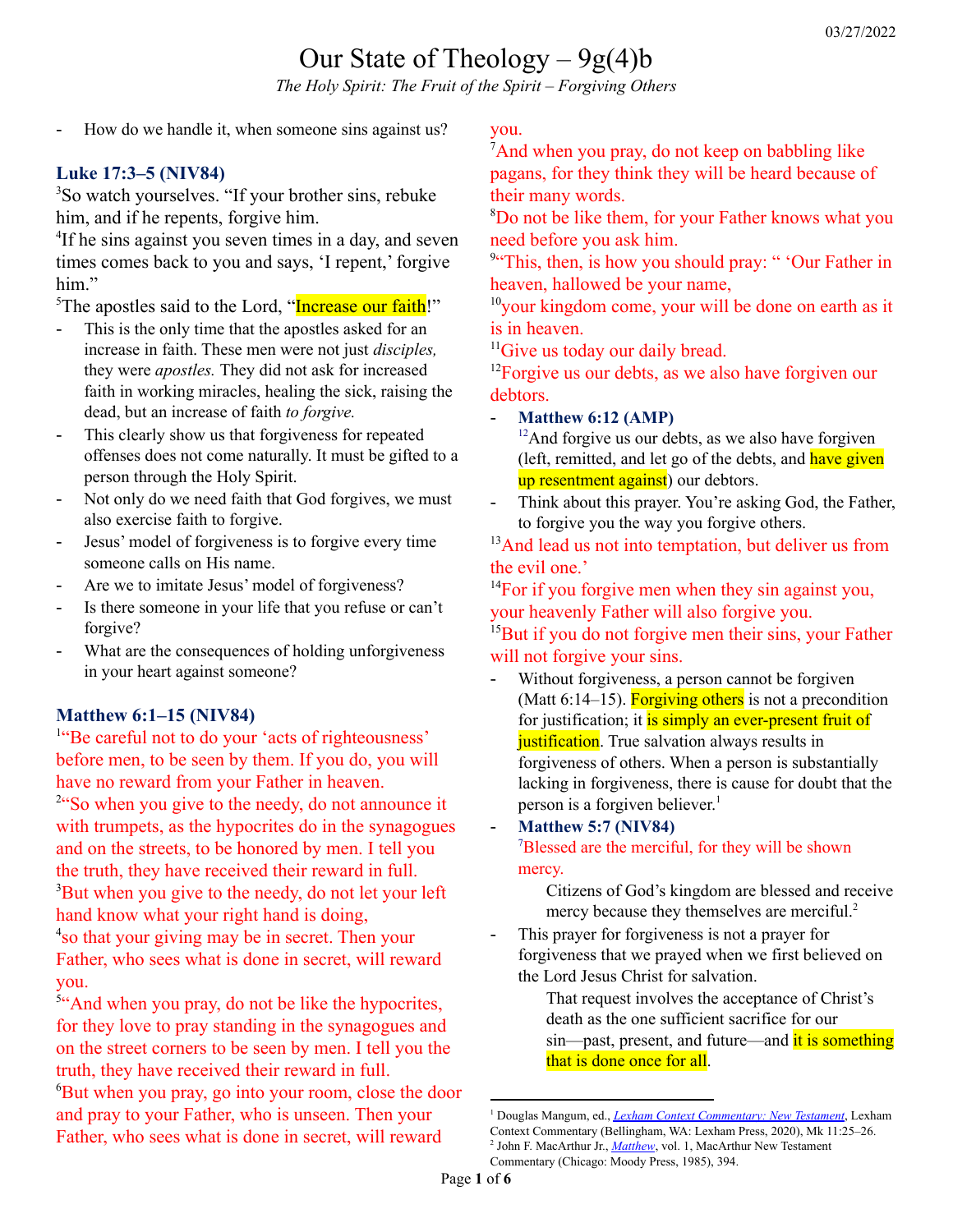If this prayer for forgiveness was referring to our initial forgiveness, then we can have no real security before God.

> We cannot say, as Paul does, that "he who began a good work in you will carry it on to completion until the day of Christ Jesus" (Phil. 1:6).

We cannot say with Jeremiah that God will "remember our sins no more" (Jer. 31:34).

We cannot say, "As far as the east is from the west, so far has he removed our transgressions from us" (Ps. 103:12).

All these verses would be meaningless if that kind of forgiveness was meant.

The Lord is not speaking of the forgiveness we receive in the first moment of our salvation.

> He is speaking of forgiveness that comes later, that comes repeatedly, a forgiveness that restores a broken relationship with God.<sup>3</sup>

In the government of God as Father over His own children, our forgiveness of daily offences depends upon our attitude toward those who offend against us.

> If we refuse to forgive our erring brethren, God will not grant us that restorative forgiveness for which we plead when conscious of sin and failure. This has nothing to do with that eternal forgiveness which the believing sinner receives when he comes to Christ. It is the Father's forgiveness of an erring child, which must of necessity take into account the attitude of the failed one toward other members of the family.<sup>4</sup>

#### **Matthew 5:21–24 (NIV84)**

<sup>21"</sup>You have heard that it was said to the people long ago, 'Do not murder, and anyone who murders will be subject to judgment.'

 $22$ But I tell you that anyone who is angry with his brother *(neighbor)* will be subject to judgment. Again, anyone who says to his brother, 'Raca,' is answerable to the Sanhedrin. But anyone who says, 'You fool!' will be in danger of the fire of hell.

- The terms *raca* and *fool* are not quite identical. *Raca* (ῥακά) expresses contempt for someone's mind. It means "Stupid idiot! Dummy! Moron!" *Fool* (μωρός) expresses contempt for someone's heart and character.
- *Raca* insults the brains; *fool* insults the heart. Together, they imply that someone is worthless, good for

*The Holy Spirit: The Fruit of the Spirit – Forgiving Others* nothing. We should treat no one, whether young or old, whether weak in mind or weak in body, as if he has no value. 5

<sup>23"</sup>Therefore, if you are offering your gift at the altar and there remember that your brother has something against you,

<sup>24</sup>leave your gift there in front of the altar. First go and be reconciled to your brother; then come and offer your gift.

Reconciliation is the preventative of breaking the sixth commandment ("*Do not murder*").

> The message here is that the hot temper and harmful tongue need to be dealt with quickly before they stir up further troubles.

This action will stop murder in the bud and in the seed, when it is easy to stop it. Let the work of a hot temper and harmful tongue go unstopped and you will soon have a full grown tree that may produce the horrible deed of murder. 6

#### **Hebrews 12:14–15 (NIV84)**

<sup>14</sup>Make every effort to live in peace with all men and to be holy; without holiness no one will see the Lord. <sup>15</sup>See to it that no one misses the grace of God and that no bitter root grows up to cause trouble and defile many.

- We must *make every effort* to not allow unforgiveness to fester within our hearts. When unforgiveness is allowed to take root in our hearts, it will produce a root of bitterness which grows, causes trouble and defiles many.
- How? The words that spring from a heart made bitter through unforgiveness will be words that malign the person with whom they have a grudge or resentment against. Many times, those words are spoken in the form of *gossip*. The hearer will be polluted or poisoned in their mind of that person, and so, the poison spreads.

Gossip is something that goes in one ear and out the mouth.

The gossiper will never tell a lie when the truth will do more damage.

*Dr. J. Arnold Fair:* Destructive gossip is giving detrimental information to any person who is not directly a part of the problem or solution of the problem.

There is a story that is told of three preachers that

<sup>3</sup> James Montgomery Boice, *The Sermon on the Mount: An [Expositional](https://ref.ly/logosres/boicecm61srm?ref=Bible.Mt6.12&off=1977&ctx=in+the+first+place.%0a~The+request+given+he) [Commentary](https://ref.ly/logosres/boicecm61srm?ref=Bible.Mt6.12&off=1977&ctx=in+the+first+place.%0a~The+request+given+he)* (Grand Rapids, MI: Baker Books, 2002), 196.

<sup>4</sup> H. A. Ironside, *[Expository](https://ref.ly/logosres/ironside61mt?ref=Bible.Mt6&off=10477&ctx=itualistic+service.%0a~In+the+government+of) Notes on the Gospel of Matthew.* (Neptune, NJ: Loizeaux Brothers, 1948), 65.

<sup>5</sup> Daniel M. Doriani, *[Matthew](https://ref.ly/logosres/rec61mt?ref=Bible.Mt5.17-26&off=13550&ctx=hell%E2%80%9D+(Matt.+5%3a22).+~The+terms+%E2%80%9Craca%E2%80%9D+and) & 2*, ed. Richard D. Phillips, Philip Graham Ryken, and Daniel M. Doriani, vol. 1, Reformed Expository Commentary (Phillipsburg, NJ: P&R Publishing, 2008), 144.

<sup>6</sup> John G. Butler, *Analytical Bible [Expositor:](https://ref.ly/logosres/butlercomm61mt?ref=Bible.Mt5.21-26&off=2626&ctx=+(Matthew+5%3a23%E2%80%9326).+~Reconciliation+is+th) Matthew* (Clinton, IA: LBC Publications, 2008), 84.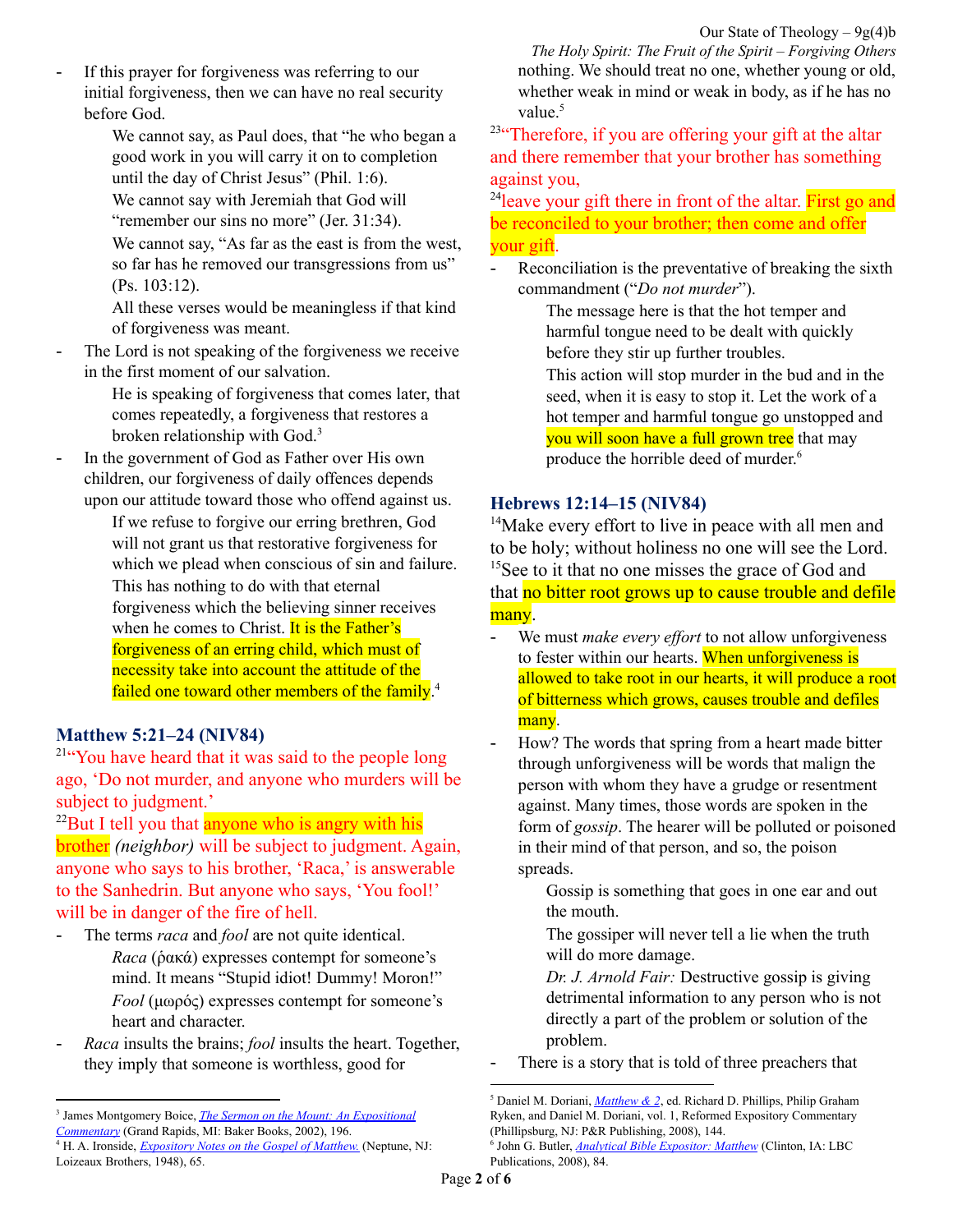gathered together to form a support group. After several weeks of building confidence in one another, they began to share the burdens of their hearts and darkest secrets.

One preacher confessed he had a problem with gambling and would lose his concentration on his message when he would look down at the offering plates full of money.

The second preacher admitted that he was an alcoholic and dreaded being found out by his church family and how it would hurt the church.

The third preacher quickly spoke up and said, "My problem is gossiping and I can't wait to get out of here!"<sup>7</sup>

## **Deuteronomy 29:18 (NIV84)**

 $18$ Make sure there is no man or woman, clan or tribe among you today whose heart turns away from the LORD our God to go and worship the gods of those nations; make sure there is no root among you that produces such bitter poison.

The initiator of the poisonous root may eventually get over their differences with whom they had an ought against, but the words they spoke to others about that person still lingers in the minds of the hearers and continues to work defilement in their hearts.

## **Matthew 18:15 (NIV84)**

<sup>15"</sup>If your brother sins against you, go and show him his fault, just between the two of you. If he listens to you, you have won your brother over.

- This act alone would prevent many a problem!

## **Exodus 23:1 (NIV84)**

<sup>1"</sup>Do not spread false reports. Do not help a wicked man by being a malicious witness.

## **Proverbs 20:19 (NIV84)**

 $19A$  gossip betrays a confidence; so avoid a man who talks too much.

## **James 4:11 (NIV84)**

<sup>11</sup>Brothers, do not slander one another. Anyone who speaks against his brother or judges him speaks against the law and judges it. When you judge the law, you are not keeping it, but sitting in judgment on it.

#### **Psalm 15:1–5 (NIV84)** <sup>1</sup>LORD, who may dwell in your sanctuary? Who may live on your holy hill?

<sup>2</sup>He whose walk is blameless and who does what is righteous, who speaks the truth from his heart <sup>3</sup> and has no slander on his tongue, who does his neighbor no wrong and casts no slur on his fellowman,

<sup>4</sup>who despises a vile man but honors those who fear the LORD, who keeps his oath even when it hurts, <sup>5</sup>who lends his money without usury and does not accept a bribe against the innocent. He who does these things will never be shaken.

- The Biblical concept of *truth-speaking* is not so much factual accuracy as trustworthiness.<sup>8</sup>
- The word "slander" literally means "to spy out," in the sense that one goes looking for things in the life of another to use against them.<sup>9</sup>
- Slandering refers to spreading damaging gossip, that is usually untrue or unverified; it will destroy or bring great harm to the person slandered.<sup>10</sup>

## **Psalm 66:18 (NIV84)**

<sup>18</sup>If I had cherished sin in my heart, the Lord would not have listened;

- Ceremony, regular attendance at worship, and giving will never produce a clear conscience. If we are at odds with others because of our actions and are unwilling to do anything about it, attendance at a worship service is an exercise in hypocritical futility. We need to first attempt to make things right.
- Sometimes the reason our prayers are hollow is because we have offended another brother or sister and are not willing to do anything about it. $11$

## **Isaiah 59:1–2 (NIV84)**

<sup>1</sup>Surely the arm of the LORD is not too short to save, nor his ear too dull to hear.

<sup>2</sup>But your iniquities have separated you from your God; your sins have hidden his face from you, so that he will not hear.

The Lord's eyes are too pure to look on evil (Habakkuk 1:13a).

<sup>7</sup> Rod Mattoon, *[Treasures](https://ref.ly/logosres/treasures20prvol4?ref=Page.p+292&off=1052&ctx=ways+rubbing+it+in.%0a~Gossip+is+something+) from Proverbs*, vol. 4, Treasures from Scripture Series (Springfield, IL: Rod Mattoon, 2013), 292-293.

<sup>8</sup> Eric Lane, *[Psalms](https://ref.ly/logosres/fobc19ps1?ref=Bible.Ps15.2c-3&off=36&ctx=trained+in+language%0a~The+Biblical+concept) 1-89: The Lord Saves*, Focus on the Bible Commentary (Scotland: Christian Focus Publications, 2006), 80.

<sup>9</sup> Sam Storms, *Biblical [Studies:](https://ref.ly/logosres/biblicalstudies19ps?ref=Bible.Ps15&off=2399&ctx=+his+tongue+(15%3a3).+~The+word+%E2%80%9Cslander%E2%80%9D+l) Psalms* (Edmond, OK: Sam Storms, 2016), Ps 15.

<sup>11</sup> R. Kent Hughes, *The Sermon on the Mount: The Message of the [Kingdom](https://ref.ly/logosres/prwdsrmt?ref=Bible.Mt5.23&off=1744&ctx=p+for+that+evil.%EF%BB%BF3%EF%BB%BF%0a~Ceremony%2c+regular+at)*, <sup>10</sup> Allen P. Ross, *A Commentary on the Psalms 1–89: [Commentary](https://ref.ly/logosres/commpsalmscomm?ref=Bible.Ps15.3a&off=276&ctx=ll+around+is+worse.+~Slandering+refers+to)*, vol. 1, Kregel Exegetical Library (Grand Rapids, MI: Kregel Academic, 2011–2013), 391.

Preaching the Word (Wheaton, IL: Crossway Books, 2001), 103.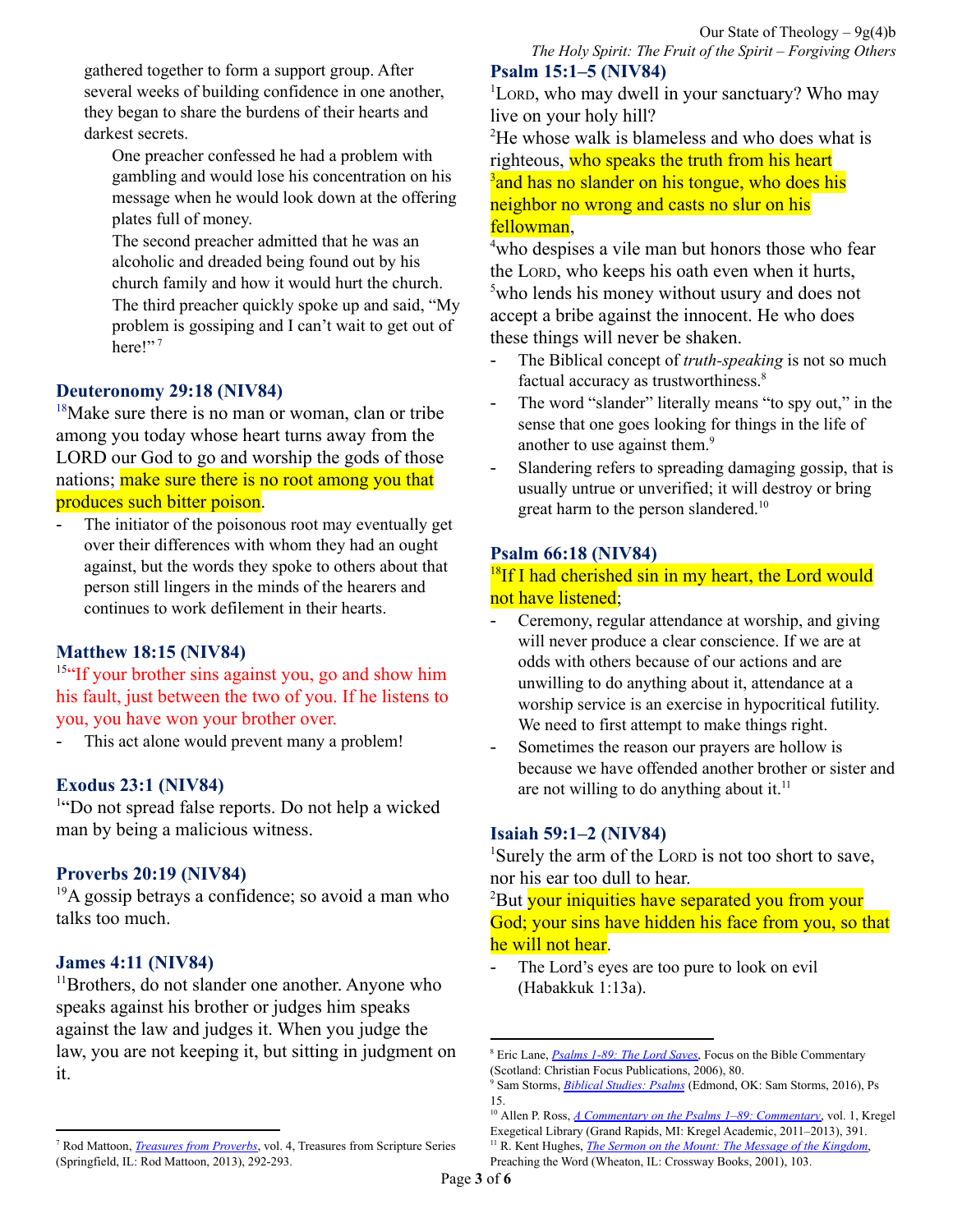#### Our State of Theology  $-9g(4)b$

**Matthew 18:21–35 (NIV84)**

<sup>21</sup>Then Peter came to Jesus and asked, "Lord, how many times shall I forgive my brother when he sins against me? Up to seven times?"

<sup>22</sup> Jesus answered, "I tell you, not seven times, but seventy-seven times.

 $23$ "Therefore, the kingdom of heaven is like a king who wanted to settle accounts with his servants.  $^{24}$ As he began the settlement, a man who owed him ten thousand talents was brought to him.

<sup>25</sup>Since he was not able to pay, the master ordered that he and his wife and his children and all that he had be sold to repay the debt.

<sup>26"</sup>The servant fell on his knees before him. 'Be patient with me,' he begged, 'and I will pay back everything.'

 $27$ The servant's master took pity on him, canceled the debt and let him go.

<sup>28"</sup>But when that servant went out, he found one of his fellow servants who owed him a hundred denarii. He grabbed him and began to choke him. 'Pay back what you owe me!' he demanded.

 $29$ "His fellow servant fell to his knees and begged him, 'Be patient with me, and I will pay you back.' <sup>30"</sup>But he refused. Instead, he went off and had the man thrown into prison until he could pay the debt. <sup>31</sup>When the other servants saw what had happened, they were greatly distressed and went and told their master everything that had happened.

<sup>32"</sup>Then the master called the servant in. 'You wicked servant,' he said, 'I canceled all that debt of yours because you begged me to.

<sup>33</sup>Shouldn't you have had mercy on your fellow servant just as I had on you?'

<sup>34</sup>In anger his master turned him over to the jailers to be tortured, until he should pay back all he owed. <sup>35"</sup>This is how my heavenly Father will treat each of you unless you forgive your brother from your heart."

- The servant owes roughly 150,000 years' worth of wages. The Greek text's reference to 10,000 talents represents the largest number used in ancient calculations and the highest monetary unit at that time (one talent was equivalent to 15 years' worth of wages).
- *a hundred denarii:* Equal to 100 days' wages. 12 Just as "*seventy times seven*" represents a limitless number of times, **ten thousand talents** represents

*The Holy Spirit: The Fruit of the Spirit – Forgiving Others* a limitless amount of money.<sup>13</sup>

Notice that the king did not throw the servant to the torturers because he failed to pay what he had owed. That which provoked the king to wrath was not how the servant had managed the king's money but how he had managed the king's mercy.

He had failed to be a good steward of the king's grace. The only way this servant had continued to enjoy freedom and life was by the grace of the king. But when the king forgave him all that he owed, the servant showed no grace, no mercy for other people.

The king was not willing to put up with that.

- Having been forgiven so greatly, we must be ready to forgive always. If someone offends you and then apologizes, and you withhold your forgiveness, you need to change your ways. 14
- The point of the parable is not that God's forgiveness, once granted, will be revoked if a follower of Jesus refuses to forgive his brother or sister.

Rather, refusal to forgive is symptomatic of a person who fails to grasp the impossible depth of his debt and the infinite magnitude of God's mercy.<sup>15</sup>

- As chastening for his sin, the unforgiving slave was **handed over to the torturers** (*not executioners*) until he should repay all that was owed him, that is, until he had a change of heart and forgave his offending brother.
- Jesus is not speaking here of the forgiveness that brings salvation, saying that God only saves those who are forgiving. That would be works righteousness.

He is speaking of people forgiving each other *after they have experienced God's free grace*.

Those who are saved, transformed, given a new nature in Christ, and have the indwelling Holy Spirit *generally* will manifest that changed life by having a *forgiving attitude*.

But there will be times when we fall into the sin of unforgiveness, and this instruction is for those times.

Jesus was speaking to the Twelve, who not only were believers but apostles. All believers, no matter what their position or accomplishments in the church might be, are held **accountable to forgive every offense** against them committed by fellow believers, for the

<sup>12</sup> John D. Barry et al., *[Faithlife](https://ref.ly/logosres/fsb?ref=Bible.Mt18.28&off=7&ctx=surd+amount.%0a18%3a28++~+Equal+to+100+days%E2%80%99+) Study Bible* (Bellingham, WA: Lexham Press, 2012, 2016), Mt 18:24, 28.

<sup>&</sup>lt;sup>13</sup> John F. MacArthur Jr., *[Matthew](https://ref.ly/logosres/mattmntc?ref=Bible.Mt18.23-35&off=5404&ctx=+or+to+be+forgiven.%0a~Just+as+%E2%80%9C%EF%BB%BFseventy+ti)*, vol. 3, MacArthur New Testament Commentary (Chicago: Moody Press, 1985), 147–148.

<sup>&</sup>lt;sup>14</sup> Robert Charles Sproul, *[Matthew](https://ref.ly/logosres/sproulmatthew?ref=Bible.Mt18.31-34&off=1140&ctx=einstated+his+debt.%0a~Notice+that+the+king)*, St. Andrew's Expositional Commentary (Wheaton, IL: Crossway, 2013), 555–556.

<sup>15</sup> R. C. Sproul, ed., *The [Reformation](https://ref.ly/logosres/rfrmtnststnvrsn?ref=BibleESV.Mt18.35&off=29&ctx=you+do+not+forgive.+~The+point+of+the+par) Study Bible: English Standard Version (2015 [Edition\)](https://ref.ly/logosres/rfrmtnststnvrsn?ref=BibleESV.Mt18.35&off=29&ctx=you+do+not+forgive.+~The+point+of+the+par)* (Orlando, FL: Reformation Trust, 2015), 1705.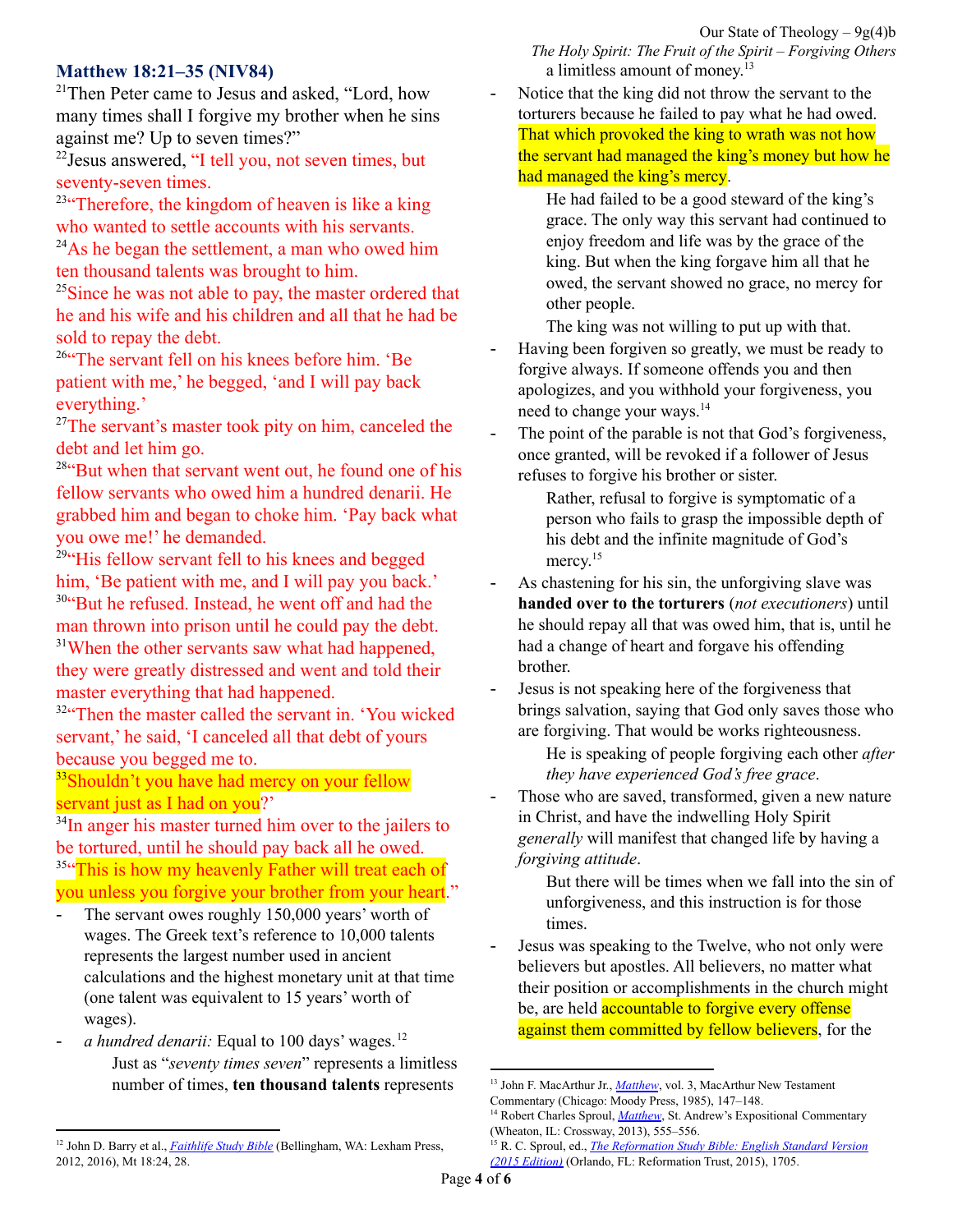very reason that they themselves have already been forgiven an incalculable debt by God.

[Christians] are expected to *reflect* God's forgiveness because they have *experienced* God's forgiveness.<sup>16</sup>

# **Hebrews 12:1–11 (NIV84)**

<sup>1</sup>Therefore, since we are surrounded by such a great cloud of witnesses, let us throw off everything that hinders and the sin that so easily entangles, and let us run with perseverance the race marked out for us. <sup>2</sup>Let us fix our eyes on Jesus, the author and perfecter of our faith, who for the joy set before him endured the cross, scorning its shame, and sat down at the right hand of the throne of God.

<sup>3</sup>Consider him who endured such opposition from sinful men, so that you will not grow weary and lose heart.

4 In your struggle against sin, you have not yet resisted to the point of shedding your blood.

<sup>5</sup>And you have forgotten that word of encouragement that addresses you as sons: "My son, do not make light of the Lord's discipline, and do not lose heart when he rebukes you,

<sup>6</sup>because the Lord disciplines those he loves, and he punishes everyone he accepts as a son."

 $7$ Endure hardship as discipline; God is treating you as sons. For what son is not disciplined by his father? <sup>8</sup>If you are not disciplined (and everyone undergoes discipline), then you are illegitimate children and not true sons.

<sup>9</sup>Moreover, we have all had human fathers who disciplined us and we respected them for it. How much more should we submit to the Father of our spirits and live!

<sup>10</sup>Our fathers disciplined us for a little while as they thought best; but God disciplines us for our good, that we may share in his holiness.

 $11$ No discipline seems pleasant at the time, but painful. Later on, however, it produces a harvest of righteousness and peace for those who have been trained by it.

God does not chasten His children out of hatred but out of love. "the Lord disciplines those he loves, and he punishes everyone he accepts as a son" (Heb. 12:6).

He does not chasten them to drive them away but to bring them back to Himself and to His righteousness. "He disciplines us for our good, that - It is natural that God's "discipline [does not] seem pleasant at the time, but painful; later on, however, it produces a harvest of righteousness and peace for those who have been trained by it" (v. 11).

- When believers forget their own divine forgiveness by God and refuse to extend human forgiveness to fellow believers, the Lord puts them under such **torturers** (the word can refer to inquisitors) as stress, hardship, pressure, or other difficulties until the sin is confessed and forgiveness is granted. 17
- Let's end with these Scriptures exhorting us to forgive.

# **Matthew 5:43–48 (NIV84)**

<sup>43</sup>"You have heard that it was said, 'Love your neighbor and hate your enemy.'

<sup>44</sup>But I tell you: Love your enemies and pray for those who persecute you,

<sup>45</sup> that you may be sons of your Father in heaven. He causes his sun to rise on the evil and the good, and sends rain on the righteous and the unrighteous.

<sup>46</sup>If you love those who love you, what reward will you get? Are not even the tax collectors doing that? <sup>47</sup>And if you greet only your brothers, what are you doing more than others? Do not even pagans do that? <sup>48</sup>Be perfect, therefore, as your heavenly Father is perfect.

# **Ephesians 4:30–5:2 (NIV84)**

<sup>30</sup>And do not grieve the Holy Spirit of God, with whom you were sealed for the day of redemption.  $31$ Get rid of all bitterness, rage and anger, brawling and slander, along with every form of malice.

 $32$ Be kind and compassionate to one another, forgiving each other, just as in Christ God forgave you.  $\frac{1}{2}$ Be imitators of God, therefore, as dearly loved

children

<sup>2</sup> and live a life of love, just as Christ loved us and gave himself up for us as a fragrant offering and sacrifice to God.

# **Colossians 3:12–14 (NIV84)**

 $12$ Therefore, as God's chosen people, holy and dearly loved, clothe yourselves with compassion, kindness, humility, gentleness and patience.

 $13$ Bear with each other and forgive whatever grievances you may have against one another. Forgive as the Lord forgave you.

<sup>&</sup>lt;sup>16</sup> John F. MacArthur Jr., *[Matthew](https://ref.ly/logosres/mattmntc?ref=Bible.Mt18.23-35&off=30311&ctx=+brother+in+Christ.%0a~Jesus+is+not+speakin)*, vol. 3, MacArthur New Testament Commentary (Chicago: Moody Press, 1985), 154–156.

<sup>&</sup>lt;sup>17</sup> John F. MacArthur Jr., *[Matthew](https://ref.ly/logosres/mattmntc?ref=Bible.Mt18.23-35&off=28897&ctx=rother+any+offense.%0a~God+does+not+chasten)*, vol. 3, MacArthur New Testament Commentary (Chicago: Moody Press, 1985), 155.